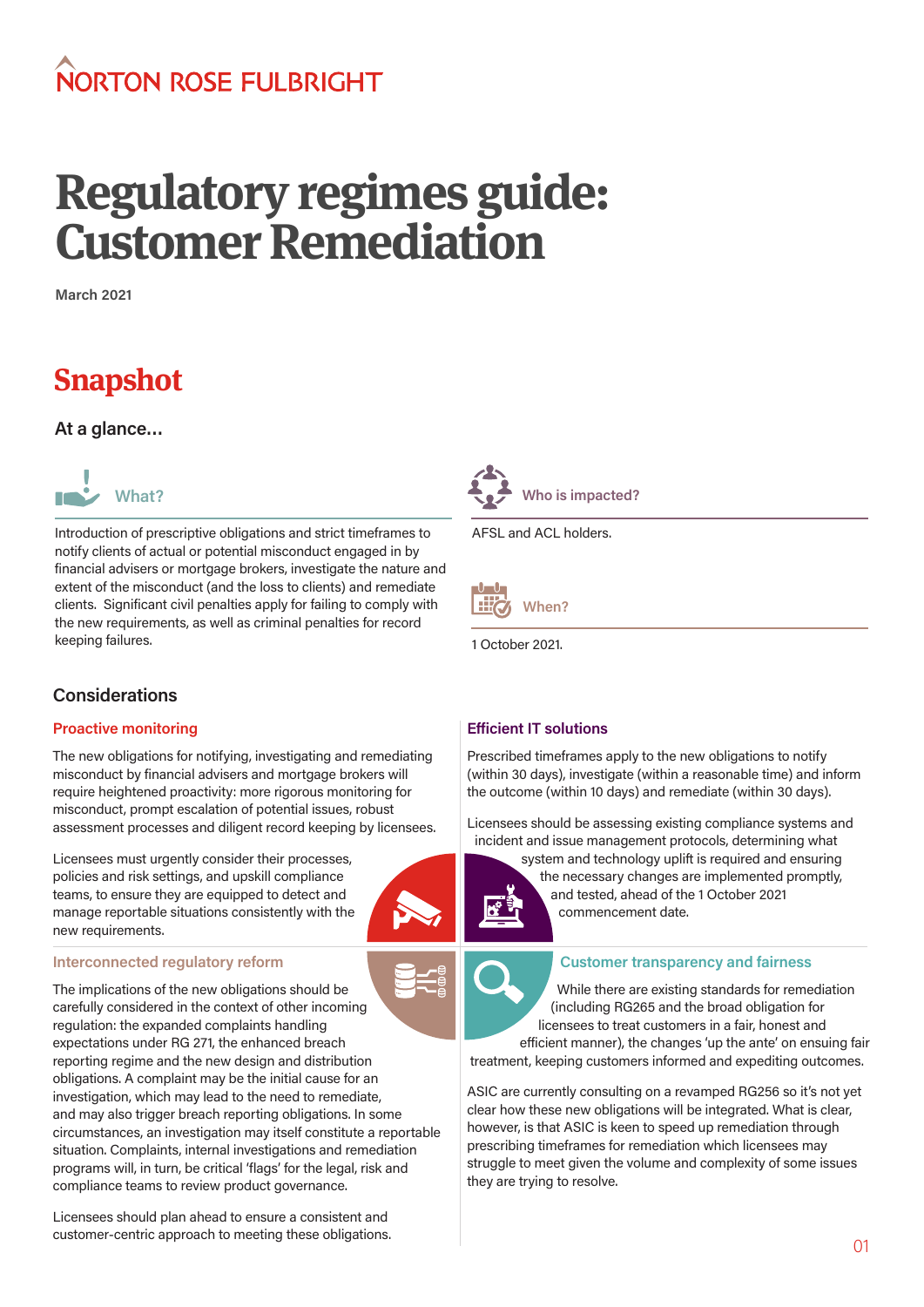# **Customer Remediation: What's new?**

# **Overview**

The Financial Sector Reform (Hayne Royal Commission Response) Act 2020 implements Recommendations 1.6 and 2.9 of the Hayne Royal Commission, with the enactment of prescriptive obligations and strict timeframes for AFSL and ACL holders to notify clients of misconduct by financial advisers and mortgage brokers, investigate the nature and full extent of the misconduct (and loss to clients) and remediate clients. Significant civil penalties apply for failing to comply with the new requirements, together with criminal penalties for record keeping breaches.

Significantly, the legislation introduces for the first time specific standards for remediation on ACL holders in respect of misconduct by mortgage brokers. For AFSL holders, existing RG 265 provides guidance on remediation, building on the expectations under licensees' general obligations to ensure clients impacted by misconduct are remediated in a fair, honest and efficient manner (and returned to the equivalent position had the misconduct not occurred). The new obligations (under new provisions in section 912 of the Corporations Act and in the Credit Act) are to operate concurrently with existing guidance although RG256 is currently under consultation with significant changes expected later in the year.

# **Details**



#### **Timeframes**

Under the new requirements, when a licensee detects misconduct by a financial adviser or mortgage broker it is required to notify potentially affected customers (within 30 days), and then investigate the nature and full extent of the conduct (within a reasonable time).

Once the investigation is complete, the licensee is required to inform the affected customers of the outcome (within 10 days) and remediate for the loss (within 30 days). The objective of the new regime is to ensure licensees more promptly uncover the extent of the impact of misconduct and more proactively provide a remedy to customers affected by the misconduct, without requiring a court process.



# **Penalties**

The penalties for failure to comply with the new requirements to notify, investigate or remediate mirror the significant penalties under the new breach reporting regime and for breaches of general obligations (civil penalties: 5,000 penalty units (individual) 50,000 penalty units, 3 times the benefit derived or 10% of annual turnover to a maximum of 2.5 million penalty units (corporation)). Licensees are also required to keep adequate records to demonstrate compliance with the requirements, with penalties applying for failure to do so (criminal penalty: 5 years imprisonment).



# **Triggers**

The trigger for the obligations is a 'reportable situation,' which is a significant breach of a core obligation, gross negligence, serious fraud or another designated reportable situation. The definitions of the key terms are consistent with corresponding terms under ASIC's new breach reporting regime (which is also covered in this update).

For the obligations to arise, the licensee need only have reasonable grounds to believe a reportable situation has occurred and a reasonable basis to suspect a person may suffer loss or damage from the reportable situation (not necessarily from the specific advice provided) and that person has a right to recover for the loss. Importantly, even if the right is statute barred, a person may be considered to have a legally enforceable right to recover by virtue of having remedies through AFCA or an IDR process. Prompt notification allows clients the opportunity to attempt to mitigate loss.

# **Scope**

For financial advisers, the obligations arise in respect of 'personal advice' provided to a 'retail client' in relation to a 'relevant financial product.' For mortgage brokers, the obligations arise in respect of 'credit assistance' to consumers relating to a 'credit contract' secured by a residential mortgage.